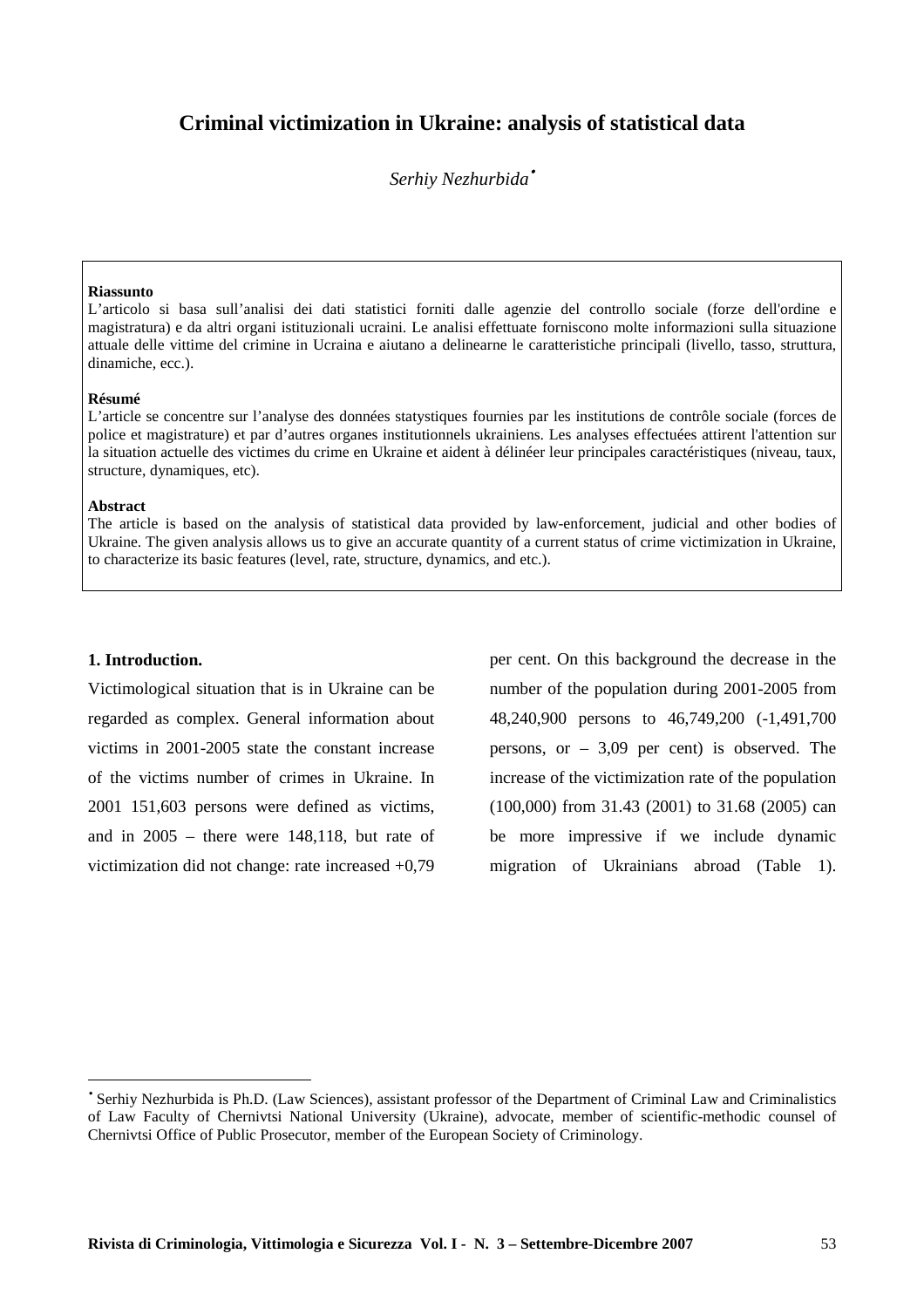| Year | <b>Resident</b><br>population | <b>Total</b><br>victims | Rate of total<br>victimization<br>per 10,000<br>population |
|------|-------------------------------|-------------------------|------------------------------------------------------------|
| 2001 | 48,240,900                    | 151,603                 | 31.43                                                      |
| 2002 | 47,823,100                    | 147,462                 | 30.83                                                      |
| 2003 | 47,442,100                    | 154,546                 | 32,58                                                      |
| 2004 | 47,100,500                    | 161,609                 | 34.31                                                      |
| 2005 | 46,749,200                    | 148,118                 | 31.68                                                      |

**Table 1:** *Victims in Ukraine, 2001-2005.*

According to such a complex situation the society has to create the system of actions and legislative enactment, which would be able to provide individual (personal) and property security of its citizens, juridical persons. Solving of these issues is closely connected with the deep investigation of the statistical data taken from law-enforcement, judicial and other bodies which characterize the process of criminal victimization in Ukraine. With its absence the development of counteractions against delinquency is impossible. Unfortunately, systematical analysis of the given process with the help of statistical data in Ukraine was not carried out. This fact initiated the author's research, and the results of the investigation, we hope, would be useful for scholars and experts.

## **2. Crime in Ukraine.**

The analysis of the criminality in Ukraine gives us an opportunity to make the following conclusions:

The number increase of registered crimes is observed. In 1973 their number was 128,340. In 2005 their total number was 485,700, that is 3,78 times more. Their dynamics is characterized by regular increase. The highest index was in 1995 – 641,860 crimes. In the last five years the highest index was in 2003 - 553,400 crimes. Though, analysis of the registered crimes number during the last period of time shows the dynamics of constant decrease of their number. Analogical situation is observed about convicts. Thus, in 1973 their number was 103,969 persons, and in 2005 – 176,934. Index of 2005 is not high, as statistics has data about higher indices: the highest index characterizes 2004 – 204,794 convicts (Table 2).

 Structure of the general criminality is characterized by superiority of two groups of crimes: 1) thefts and open stealings; 2) crimes connected with drugs. Thus, during 2002-2005 we may define the following structure of the general criminality: 1) thefts and open stealings – 50,93 per cent; 2) crimes connected with drugs – 12,3 per cent; other crimes – 36,77 per cent.

**Structure** analysis of crimes against property gives us an opportunity to state about considerable decrease of thefts number during 2002-2005. If their number in the general structure of crimes against property in 2002 was 73,2 per cent, then in 2005 – 38,4 per cent (-34,8 per cent). At the same time, the increase of number of thefts from warehouses, shops and other trade institutions (since 2002 till 2005 - +70,95 per cent) is observed, thefts from apartments of citizens (since 2002 till 2005 -  $+1,69$  per cent, in 2005 p. they constituted 26,8 per cent crimes against property), assaults with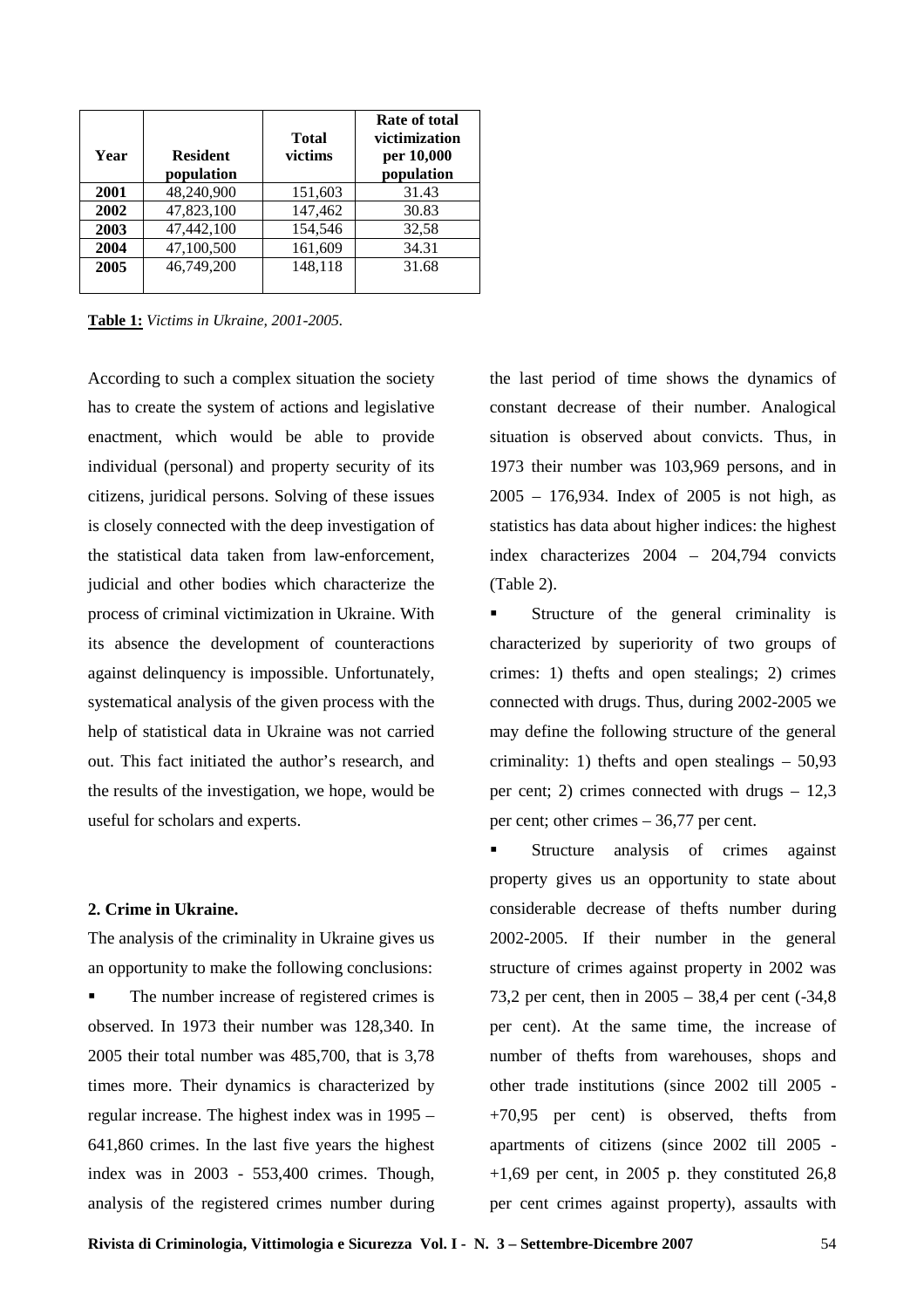intent to rob (since 2002 till 2005 - +29,07 per cent), open stealings (since 2002 till 2005 - +123,45 per cent), swindling.

**Precarious situation is with the dynamics of** crimes connected with drugs. The increase of registered crimes of this group in 2005 strikes by its scale and dynamics: since 1990 till 1995 - +427,65 per cent, 1995-2000 - +19,82 per cent, 2001-2002 - +21,25 per cent, 2002-2004 - +14,30 per cent. In 2005 there were 723 registered crimes more than in 2004. Such decrease was perpetrated due to such crimes as - illegal production, manufacture, acquisition, keeping, carriage, sending of narcotic means for purpose of sale or without it, and also the sale. All other types of this crime and also plundering of narcotic means are characterized by constant dynamics of increase.

• Concerning the group of other crimes, their analysis allows us to state about decrease in their structure such registered crimes: Intentional Homicides and Attempts to Intentional Homicide, Intentional Grave Bodily Injury, Rapes and Attempts to Rape, Hooliganism. Simultaneously, there was spread human traffic or other illegal agreement about human transferring. During

2005, 415 of such crimes were registered, that is 54,3 per cent more. In 2005 number of armed criminal encroachment upon citizens increased on 4,9 per cent, 404 of such crimes were registered. Increased autothefts, mostly private, that caused great material losses. 6,197 cases of autothefts were registered, that is 5,8 per cent more. In 2005 the number of crimes, connected with theft using dismantling of electrical circuits, cable lines of communication, equipment increased, their number was 3436 cases, that is 62,5 per cent more. Precarious situation is with the accident rate on Ukrainian highways. In 2005 in Ukraine 3,319 car accidents were registered, that caused human death. Number of such traffic violations, that caused death of victims, increased on 18,2 per cent. In 2005 3,771 cases of bribing and accepting bribes were registered that is 22,4 per cent more. Critical issue is the increase on 46 per cent of the number of missing and not found persons by police. In 2005 their number was more than 5 thousand.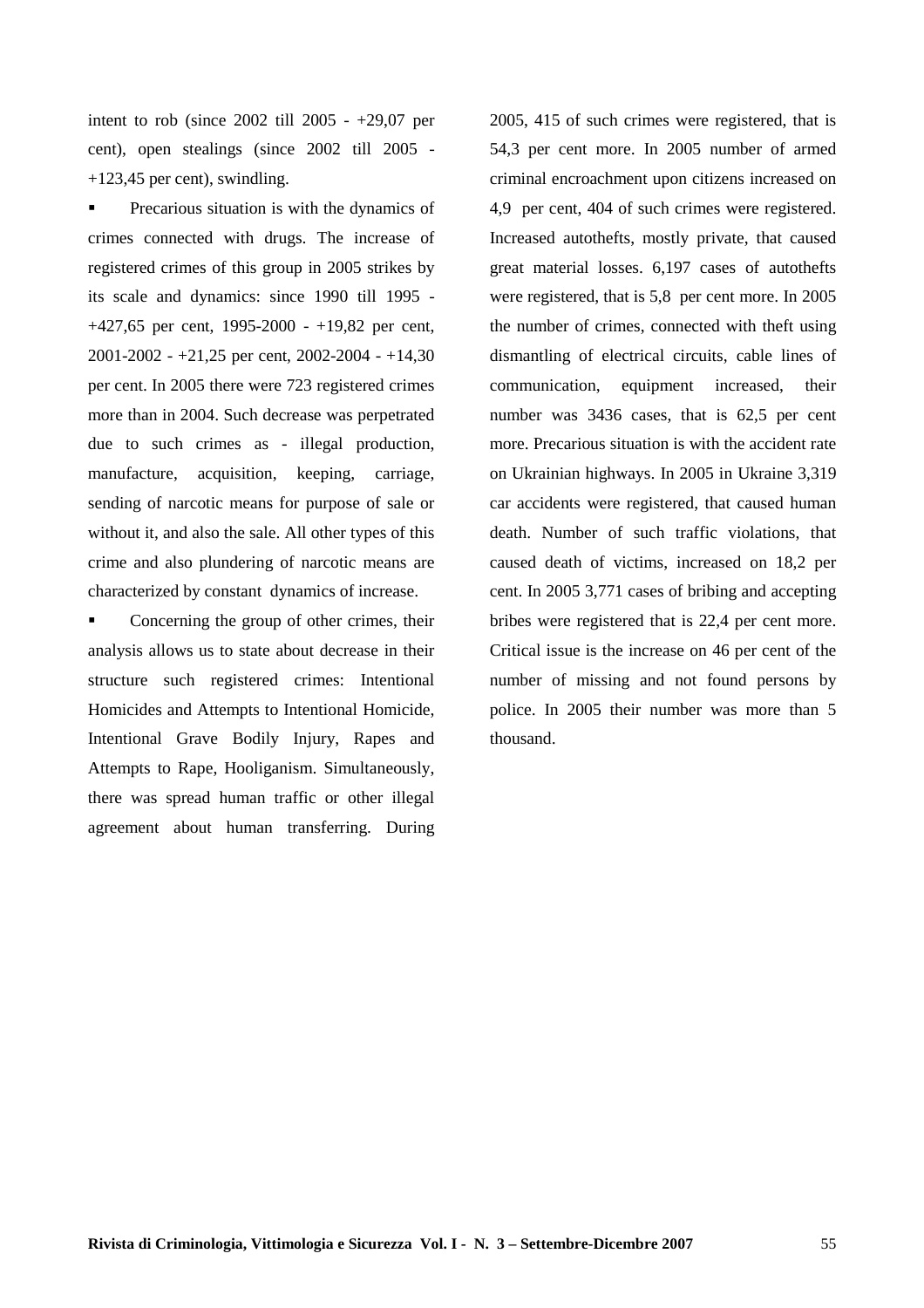|      |                 |                 | of<br>Rate<br>recorded<br>crimes<br>per |                  | of<br>Rate<br>convicted<br>persons<br>per |  |
|------|-----------------|-----------------|-----------------------------------------|------------------|-------------------------------------------|--|
|      | <b>Resident</b> | <b>Recorded</b> | 10,000                                  | <b>Convicted</b> | 10,000                                    |  |
| Year | population      | crimes          | population                              | persons          | population                                |  |
| 1973 |                 | 128,340         |                                         | 103,969          |                                           |  |
| 1995 | 50,874,100      | 641,860         | 126.17                                  | 212,915          | 66.91                                     |  |
| 1996 | 50,400,000      | 617,262         | 122.47                                  | 242,124          | 67.37                                     |  |
| 1997 | 49,973,500      | 589,208         | 117.90                                  | 234.613          | 68.20                                     |  |
| 1998 | 49,544,800      | 575,982         | 116.25                                  | 232,598          | 66.62                                     |  |
| 1999 | 49,115,000      | 545,416         | 111.05                                  | 222,239          | 63.08                                     |  |
| 2000 | 48,663,600      | 553,594         | 113.76                                  | 230.903          | 63.51                                     |  |
| 2001 | 48.240.900      | 503,700         | 104.41                                  | 201,627          | 41.80                                     |  |
| 2002 | 47,823,100      | 450,661         | 94.24                                   | 194,212          | 40.61                                     |  |
| 2003 | 47,442,100      | 553,400         | 116.65                                  | 201,081          | 42.38                                     |  |
| 2004 | 47,100,500      | 520,100         | 110.42                                  | 204,794          | 43.48                                     |  |
| 2005 | 46.749.200      | 485,700         | 103.89                                  | 176,934          | 37.85                                     |  |

**Table 2:** *Recorded crimes and convicted persons in Ukraine, 1973-2005.*



**Figure 1:** *Dynamics of recorded crimes (thsd.) in Ukraine, 1973-2005.*



**Figure 2:** *Rate per 10,000 population of all recorded crimes in Ukraine, 1990-2005.*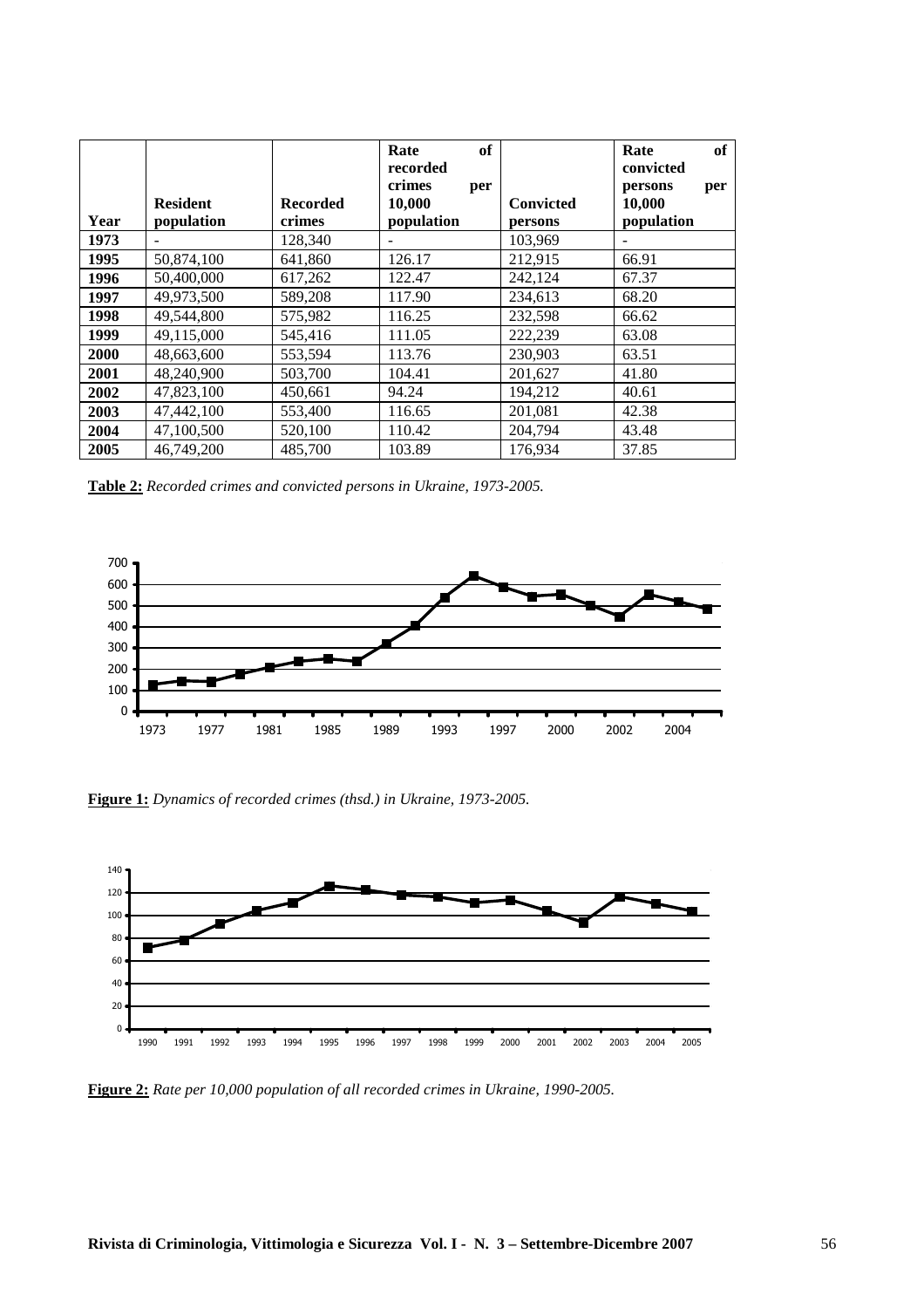

**Figure 3:** *Dynamics of conviction of persons (thsd.) in Ukraine, 1973-2005.*



**Figure 4:** *Rate per 10,000 population of all convicted persons in Ukraine, 1990-2005.*



**Figure 5:** *Structure of crime in Ukraine, 2002-2005.*



■ Thefts and Open Stealing **Orimes connected with drugs Other crimes** 

**Figure 6:** *Structure of crime in Ukraine, 2002-2005.*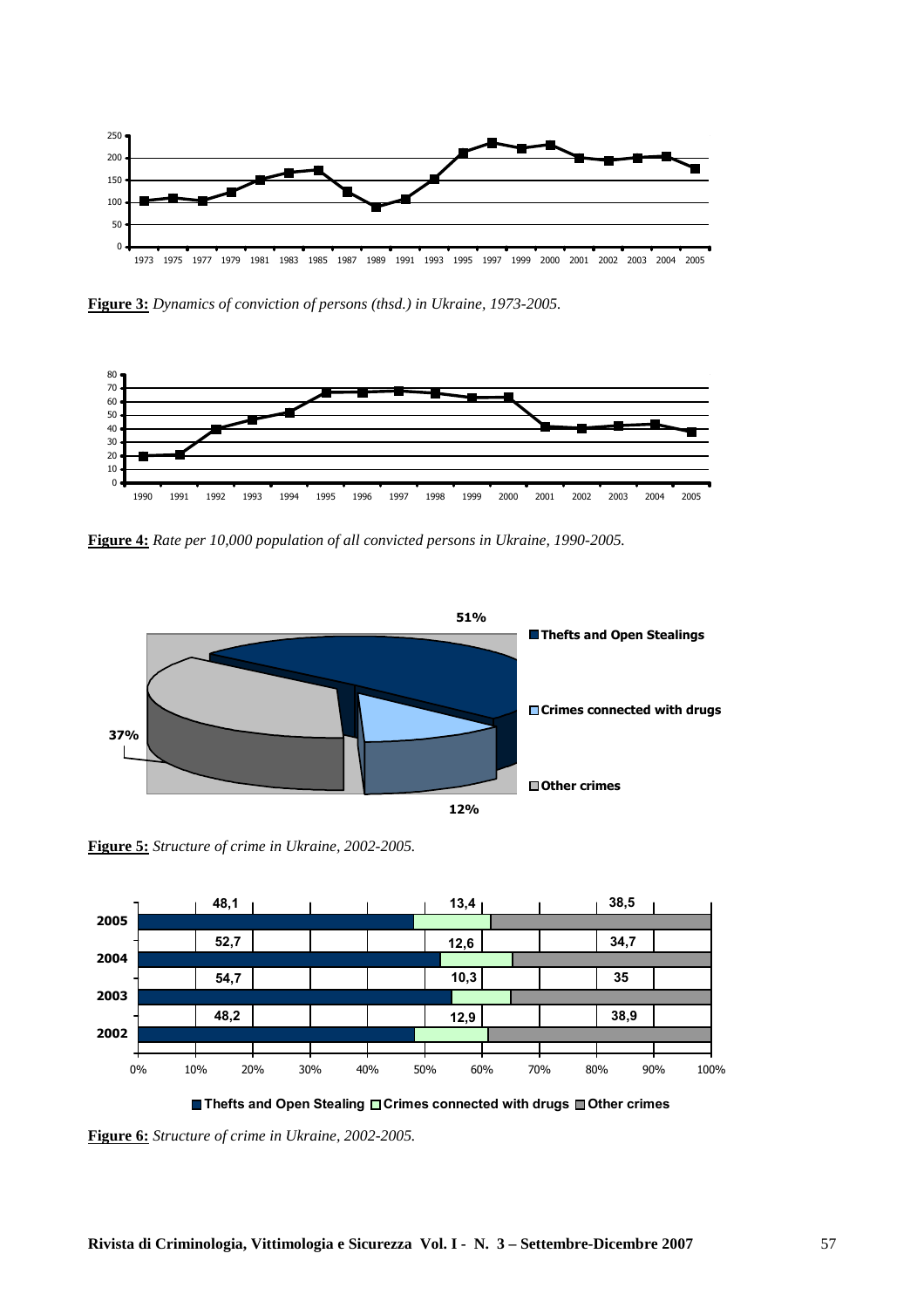## **3. Victim and Legislature of Ukraine.**

There is no definition of "victim of crime" in Criminal Code of Ukraine. Legislative definition of victim of crime or victim is assigned in the article 49 of Criminal-Procedural Code of Ukraine of 1960, according to this article victim is a person to whom moral, physical and property damage is caused<sup>1</sup>. In case of incomplete (unfinished) crime the person is defined as a victim due to the condition of the actual causing of moral, physical, and property damage to him/her<sup>2</sup>. Concerning acknowledgement or refusal of the citizen being recognized a victim the person who prosecutes an inquiry, the investigator and the judge declare the findings of the court, and the court – resolution.

## **4. Gathering of data on victims in Ukraine.**

According to the order of State Judicial Administration of Ukraine from 5 June 2006 № 55 «On ratifying accounting forms about considering by court of appeal and local court (except court of arbitration) trial cases and materials and Directions concerning their filling in and presenting (Form  $\mathbb{N}$  1)» (registered in the Ministry of Justice of Ukraine 20 of June 2006 № 724/12598) the form is ratified, according to which reports of court of first instance about cases' consideration according to the criminal legal procedure. Chapter 5 of such a report contains materials about victims that are wrote

 $\overline{a}$ 

down in the report according to the corresponding order. 3

To such materials we refer: 1) types of crimes; 2) number of victims (number of male and female victims is considered separately); 3) age of victims (materials concerning victims who are of the full legal age and under age are considered separately); 4) quantity of natural persons to whom the damage was caused (damage caused to life, health is considered separately, moral and material damage together); 5) quantity of juridical persons, to whom the damage was caused; 6) amount of the caused moral and material damage.

It is worth paying attention to the types of crimes. Statisticians define the following types of crimes while generalizing information about victims: 1) сrimes against health and life, sexual freedom and sexual inviolability of the person; 2) сrimes against property; 3) сrimes against established procedure for performing military service (military crimes); 4) оther crimes. And now we have to study it in details.

Statistical data concerning victims of сrimes against health and life, sexual freedom and sexual inviolability of the person include data concerning victims of crimes, that are regulated by the following articles of Criminal Code: a) Crimes against health and life of the individuals (Section II of Criminal Code) - art.art. 115-145; b) Crimes against sexual freedom and sexual inviolability of the person (Section IV of Criminal Code) – art.art. 152-156; c) Crimes against authority of agencies

 $\overline{a}$ 

Criminal-Procedural Code of Ukraine, 1961, art. 49, Available at: zakon1.rada.gov.ua/cgibin/laws/main.cgi?user=a&find=1&typ=21.

<sup>2</sup> Criminal-Procedural Code of Ukraine. Scientificpractical comment, FORUM, Kyiv, 2003, p. 137.

<sup>3</sup> Order of State Judicial Administration of Ukraine from 5 June 2006 № 55 «On ratifying accounting forms about considering by court of appeal and local court (except court of arbitration) trial cases and materials and Directions concerning their filling in and presenting (Form  $\mathbb{N}_2$  1)», Available at: zakon1.rada.gov.ua/cgi-bin/laws/main.cgi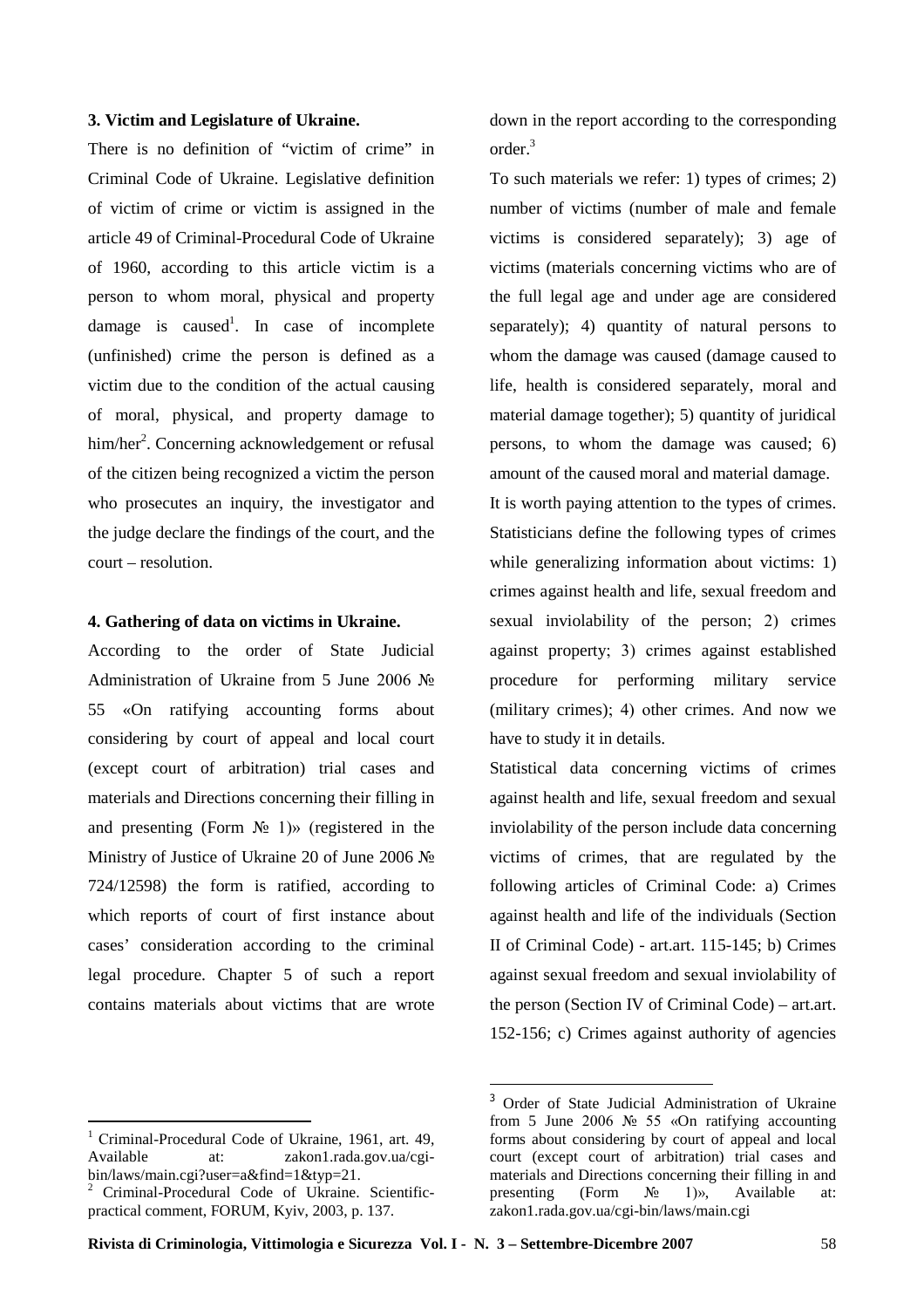of state power, agencies of local self-government, and associations of citizens (Section XV of Criminal Code) – art.art. 342, 345, 346, 348, 350; d) Crimes against justice (Section XVIII of Criminal Code) – art.art. 377-379, 393, 400.

Statistical data concerning victims of crimes against property include materials concerning victims of: a) Crimes against ownership (Section VI of Criminal Code) – art.art. 185-198; b) Crimes against authority of agencies of state power, agencies of local self-government, and associations of citizens (Section XV of Criminal Code) – art. 347; c) Crimes against justice (Section XVIII of Criminal Code) – art. 378.

Statistical data concerning victims against established procedure for performing military service (military crimes) include data concerning victims of crimes, provided by Section XIX of Criminal Code (art.art. 402-435).

Statistical data concerning victims of other crimes include data about victims of crimes, that are not regulated by cited above articles of Criminal Code.

It is worth admitting that the following generalization of the data concerning victims has been conducted since 2002. Till 2002 to statistical data concerning victims of сrimes against health and life, sexual freedom and sexual inviolability of the person the following data concerning crimes were referred to: 1) Illegal Deprivation of Freedom or Stealing of Person (art. 146); 2) Seizure of Hostages (art. 147); 3) Substitution of Child (art. 148); 4) Trade in People or Other Illegal Transaction Concerning a Person (art. 149); 5) Exploitation of Children (art. 150); 6)

Illegal Placing in Psychiatric Institution (art.  $151)^4$ .

Nowadays these crimes are in Section III of Criminal Code «Crimes against freedom, honour and dignity of the individual», and are referred by statisticians to the statistical part «other crimes».

# **5. Analysis of statistical data on victims in Ukraine.**

## 5.1.Sex of victims.

Data analysis on sex of victims gives us an opportunity to broaden our horizons about social and demographic features of victims. Total number of male victims in Ukraine during 2001- 2005 was 419,956 persons (54,93 per cent), female victims – 343,382 (45,07 per cent) [15, 24]. Their victimization dynamics was: for males – 2004 (89,377 persons), for females – 2003 (72,232 persons).

Taking into consideration the decrease of the general level of criminality in 2005, but it is significant, that dynamics of victimization of males and females according to the types of crimes during 2001-2005 has some features and differences. Concerning crimes against health and life, sexual freedom and sexual inviolability of the person, victimization dynamics of males compared to victimization of females is characterized by increase of the number of victims (increase of male victims  $- +7.03$  per cent, increase of female victims - -11,1 per cent). Similar situation is observed while analyzing crimes against property: increase of male victims - +0,54 per cent, increase of male and female

 4 In the brackets the articles of new Criminal Code of Ukraine are shown.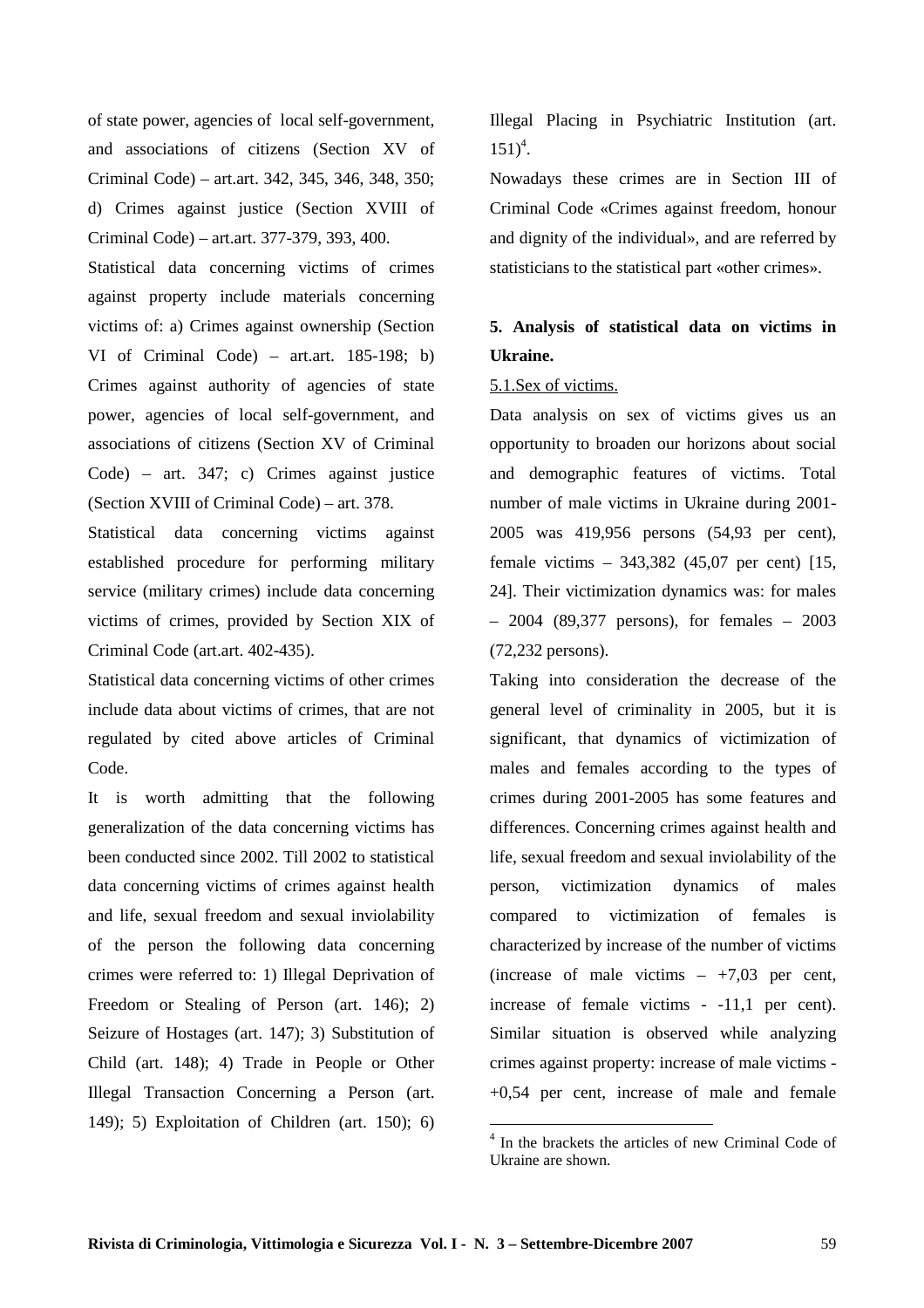victims - -3,08 per cent. It can be explained by peculiarity of social status and role of males in Ukrainian society, their greater ability to possess, implement and use material resources that make them more victimal. Kind of males' occupation makes a great influence on the dynamics of their victimization from crimes against established procedure for performing military service (military crimes), as mostly males serve in the Armed Forces of Ukraine. Concerning the group of other crimes, the dynamics of victimization of males and females occurs towards decrease of the victims number, thus females' victimization is slower. It can be explained by peculiarities of criminality in Ukraine, as stated above. For example, constant increase of such crimes as trade in people or other illegal transaction concerning transfer of person, crimes against freedom, honour and dignity of the individual, сrimes against morality is observed, and their victims are mostly females.

 $\overline{a}$ 

Criminal Code of Ukraine of 2001 available at: http://zakon1.rada.gov.ua/cgibin/laws/main.cgi?user=a&find=1&typ=21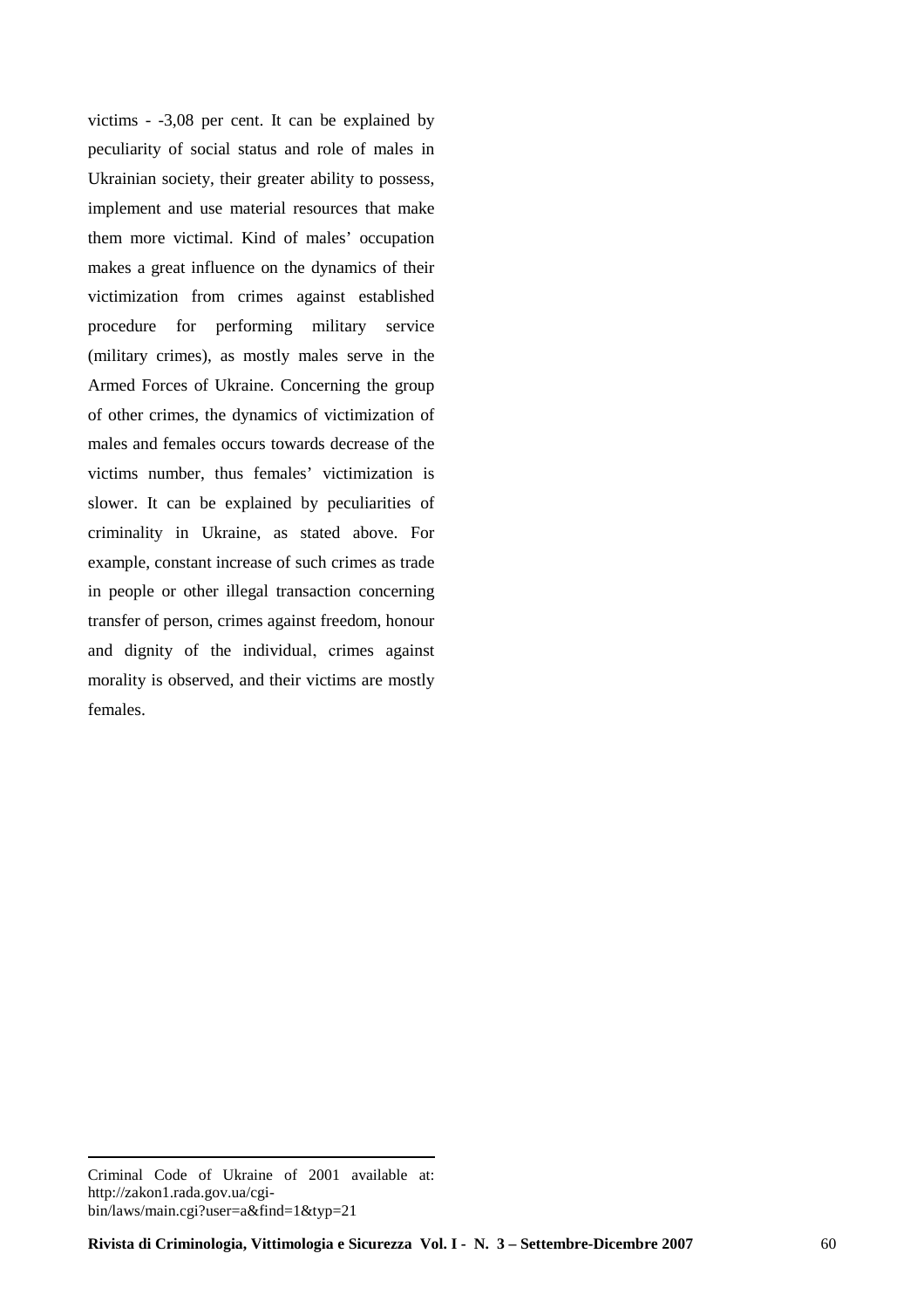| Year | <b>Resident</b><br>male<br>population | <b>Total</b><br>male<br>victims | Rate of male<br>victimization<br>per 10,000<br>population | <b>Resident</b><br>female<br>population | <b>Total</b><br>female<br>victims | Rate of<br>female<br>victimization<br>per 10,000<br>population |
|------|---------------------------------------|---------------------------------|-----------------------------------------------------------|-----------------------------------------|-----------------------------------|----------------------------------------------------------------|
| 2001 | 22,316,300                            | 83,270                          | 37.31                                                     | 25,924,600                              | 68,333                            | 26.36                                                          |
| 2002 | 22,112,500                            | 81,049                          | 36.65                                                     | 25,710,600                              | 66,413                            | 25.83                                                          |
| 2003 | 21,926,800                            | 83,771                          | 38.20                                                     | 25,515,300                              | 70.775                            | 27.74                                                          |
| 2004 | 21,754,000                            | 89,377                          | 41.43                                                     | 25,346,500                              | 72,232                            | 28.50                                                          |
| 2005 | 21,574,700                            | 82.489                          | 38.23                                                     | 25,174,500                              | 65,629                            | 26.07                                                          |

**Table 3:** *Sex of victims in Ukraine, 2001-2005.*

### 5.2. Age of victims.

Data analysis on age of victims also gives us an opportunity to broaden our horizons about social and demographic features of victims.

It is significant, that the criterion for generalization materials about victims according to their age by official statistical bodies is their being under age or of the full legal age (18). Such a criterion implementation, to our mind, doesn't give us an opportunity to provide a complete age

characteristic of crime victims. The category of under age victims yields to the category of the full legal age victims in number (27,355 compared to 735,803), but structurally according to some types of crimes it prevails. Thus, 23,87 per cent of under age victims are victims of crimes against health and life, sexual freedom and sexual inviolability of the person compared to 14,13 per cent of the opposite age category.

|                        | 2001   | 2002   | 2003   | 2004   | 2005   | <b>TOTAL</b> |
|------------------------|--------|--------|--------|--------|--------|--------------|
| In age of $> 18$       | 5,936  | 4.528  | 4.475  | 5.549  | 7.047  | 27,535       |
| In age of $18$ and $>$ | 145,66 | 147,46 | 154,54 | 161,60 | 148,11 |              |
|                        |        |        | 6      | 9      |        | 735,803      |

**Table 4:** *Age of victims in Ukraine, 2001-2005.*

5.3. Number of natural persons to whom the damage is caused.

Total amount of natural persons to whom the damage is caused during 2001-2005 constituted 763,338 persons. Damage to life caused to 27,570 persons, that is 3,49 per cent from all types of damage. Property and moral damage (649, 630 persons) have 82,35 per cent in this scheme (structure). Damage to health is caused to 111,684 persons (14,16 per cent). Dynamics of total number of victims is characterized by their increase. During last five years their number increased by  $+ 6.7$  per cent. Analysis of the data shows that damage to life is frequently caused by crimes against health and life, sexual freedom and sexual inviolability of the person (84 per cent),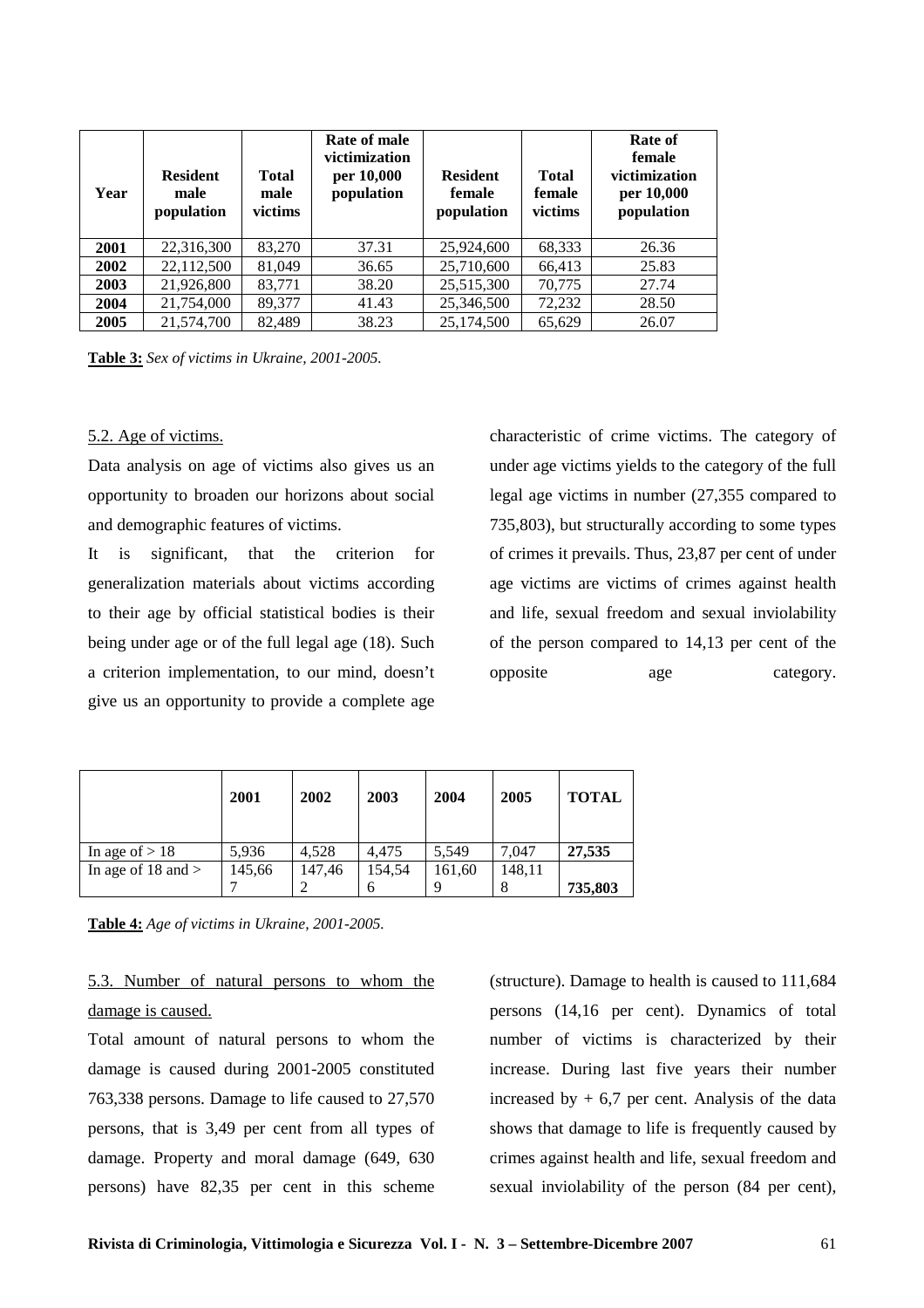damage to health – crimes against health and life, sexual freedom and sexual inviolability of the person (49 per cent) and other crimes (38 per cent), property and moral damage – crimes against property (74 per cent). In the structure of damage it is caused mostly by crimes against property (64

per cent) and against health and life, sexual freedom and sexual inviolability of the person (23 per cent). However, we may speak here only about quantitative data but not about qualitative data, as human's life and health is the highest social asset.

| <b>Total</b><br>number<br>of<br>natural<br>victims | 2001<br>151,603 | 2002<br>147,462 | 2003<br>154,546 | 2004<br>161,609 | 2005<br>148,118 |
|----------------------------------------------------|-----------------|-----------------|-----------------|-----------------|-----------------|
| including:                                         |                 |                 |                 |                 |                 |
| damage to life                                     | 6,455           | 5,267           | 4,702           | 5,655           | 5,491           |
| damage to health                                   | 24,081          | 20.244          | 20,745          | 23,541          | 23,073          |
| Property and moral damage                          | 150,199         | 121,951         | 125,513         | 132,413         | 119,554         |

**Table 5:** *Number of natural persons to whom the damage is caused in Ukraine, 2001-2005.*

5.4. Number of juridical persons to whom the damage is caused.

Total number of juridical persons who became victims of crimes in Ukraine during 2001-2005 was 116,247 persons, besides we have to admit the dynamics of gradual decrease of their number with every passing year in all groups of crimes.

As for the general structure of juridical personsvictims, 88,98 per cent of them (during 2001- 2005) are victims of crimes against property, 0,02 per cent – crimes against established procedure for performing military service (military crimes) and 11 per cent – other crimes.

|                                      | 2001   | 2002   | 2003   | 2004   | 2005   |
|--------------------------------------|--------|--------|--------|--------|--------|
| of<br><b>Total</b><br>number<br>jur. | 33,927 | 23,318 | 23,397 | 20,269 | 15,336 |
| persons                              |        |        |        |        |        |
| including victims of crimes:         |        |        |        |        |        |
| against health and life,             |        |        |        |        |        |
| sexual freedom and sexual            |        |        |        |        |        |
| inviolability of the person          |        |        |        |        |        |
| against property                     | 32,964 | 19,979 | 20,032 | 17,311 | 12,896 |
| against established                  | 14     | 96     | 71     |        | 46     |
| procedure for performing             |        |        |        |        |        |
| military service                     |        |        |        |        |        |
| (military crimes)                    |        |        |        |        |        |
| other crimes                         | 949    | 3.243  | 3.294  | 2.958  | 2.394  |

**Table 6:** *Number of juridical persons to which the damage is caused by crimes in Ukraine, 2001-2005.*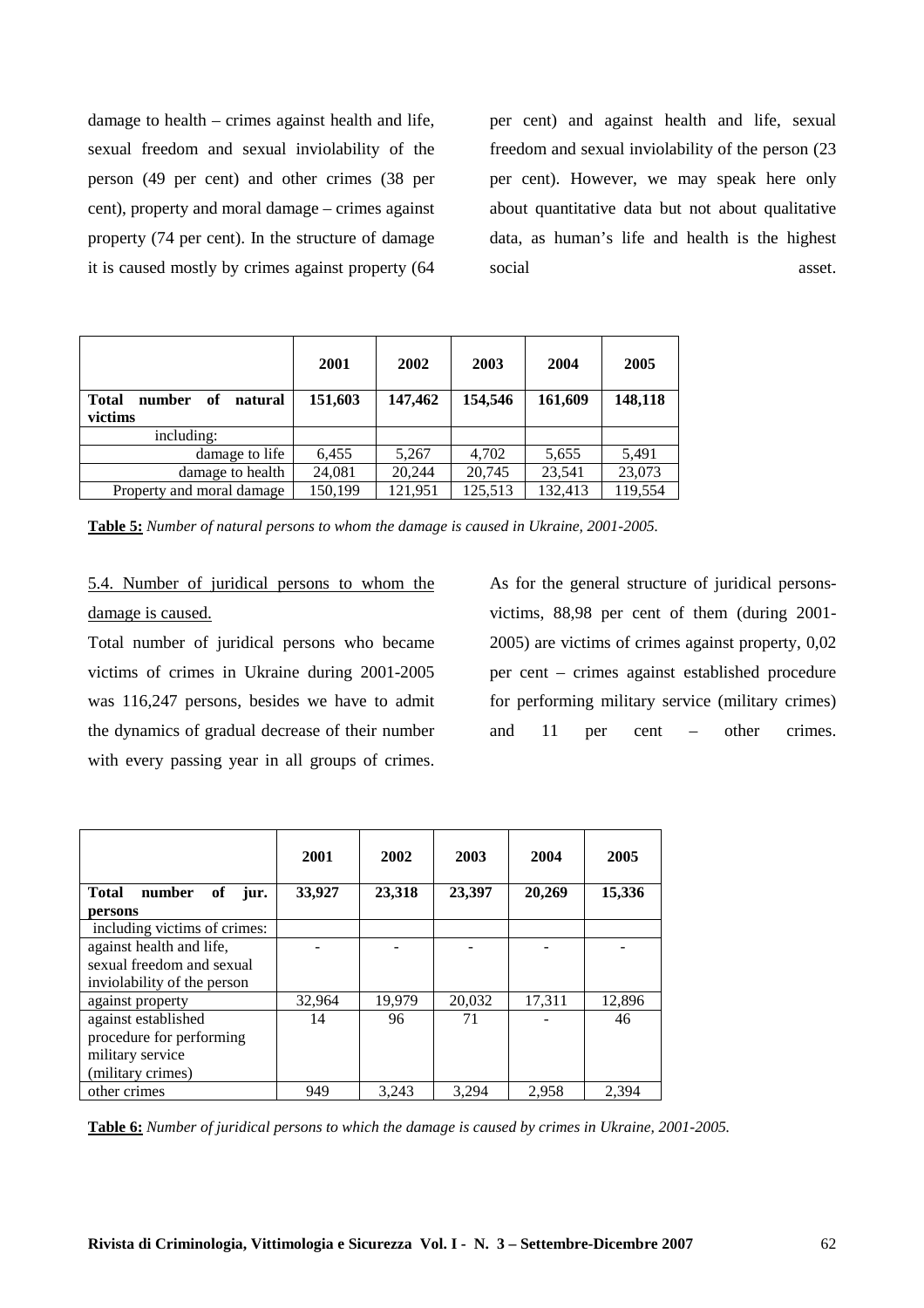### 5.5. Sum of moral and property damage.

During 2001-2005 sum of caused moral and property damage by crimes in Ukraine reached  $\epsilon$ 517,095,151'58 and is characterized by dynamics of variation, peak of which was in 2003 –  $\epsilon$ 128,059,750'02 (24 per cent). Though, the sum of damage in 2005 was  $\epsilon$  108,273,963'76 (21 per cent), there are concerns about its decrease comparing with 2004 (+24,99 per cent). It is worth admitting, that this information is generalizing of data concerning court's claims of civil suits sum, claimed before bringing in a verdict. However, according to Criminal-Procedural Code of Ukraine, person, who did not claim reparation of damages, caused by the crime, before bringing in a verdict by the court, has the right to claim according to the legal procedure and after bringing in a verdict and asserting validity. Number of such possible claims during 2001-2005 is unknown, as materials in official statistical reports are absent. Consequently, we may assume, that official statistical reports on sums of moral and property damage do not represent the facts. One of the possible ways out is collecting data about satisfied claims from criminal actions, lodged in the order of civil legal procedure after bringing in a verdict.

Structural analysis of the general (total) damage caused by crimes shows that during 2001-2005 the lion's share of damage is caused by crimes against property –  $\epsilon$  299,237,961'64 (58 per cent). Such situation can be explained by increasing level of incomes of Ukrainians, that possibly increases the level of their victimization. Sum of damage from crimes against health and life, sexual freedom and sexual inviolability of the person and crimes against established procedure for performing military service (military crimes) averages only 16 per cent from the total sum (amount). Sum of damage, caused by other crimes is € 1,142,007,370'00, or  $-$  26 per cent. Such sum gives concerns, including the fact that their dynamics is characterized by regular increase, starting with 2002 ( $\in$  27,066,483'57), continuing in 2003 ( $\in$  33.733.177'58), 2004 ( $\in$ 31,614,829'49), 2005 (€ 46,146,932'35). In spite of this fact statistical bodies continue to collect data on sums of damage caused by crimes according to the established procedure. From our point of view, it makes impossible to find out due to which crimes, that belong to the category "other crimes", sum of damage increases.

|      | hryvnia                           | €                               | US\$                            | £                               |
|------|-----------------------------------|---------------------------------|---------------------------------|---------------------------------|
| 2001 | 510, 151, 718'00                  | 105,981,327'49                  | 94, 963, 183' 49                | 65,916,184'46                   |
| 2002 | 443,419,148'00                    | 88, 153, 147' 65                | 83,246,188'56                   | 55,438,481'20                   |
| 2003 | 771,483,158'00                    | 128,059,750'02                  | 145,037,441'34                  | 79,215,036'09                   |
| 2004 | 572,552,247'00                    | 86,626,962'66                   | 107,638,789'10                  | 58,789,030'51                   |
| 2005 | 691,859,801'00                    | 108,273,963'76                  | 135,004,937'07                  | 74,093,964'29                   |
|      | <b>TOTAL:</b><br>2,989,466,072'00 | <b>TOTAL:</b><br>517,095,151'58 | <b>TOTAL:</b><br>565,890,539'56 | <b>TOTAL:</b><br>333,452,696'55 |

**Table 7:** *Sum of moral and property damage, caused by crimes in Ukraine, 2001-2005.*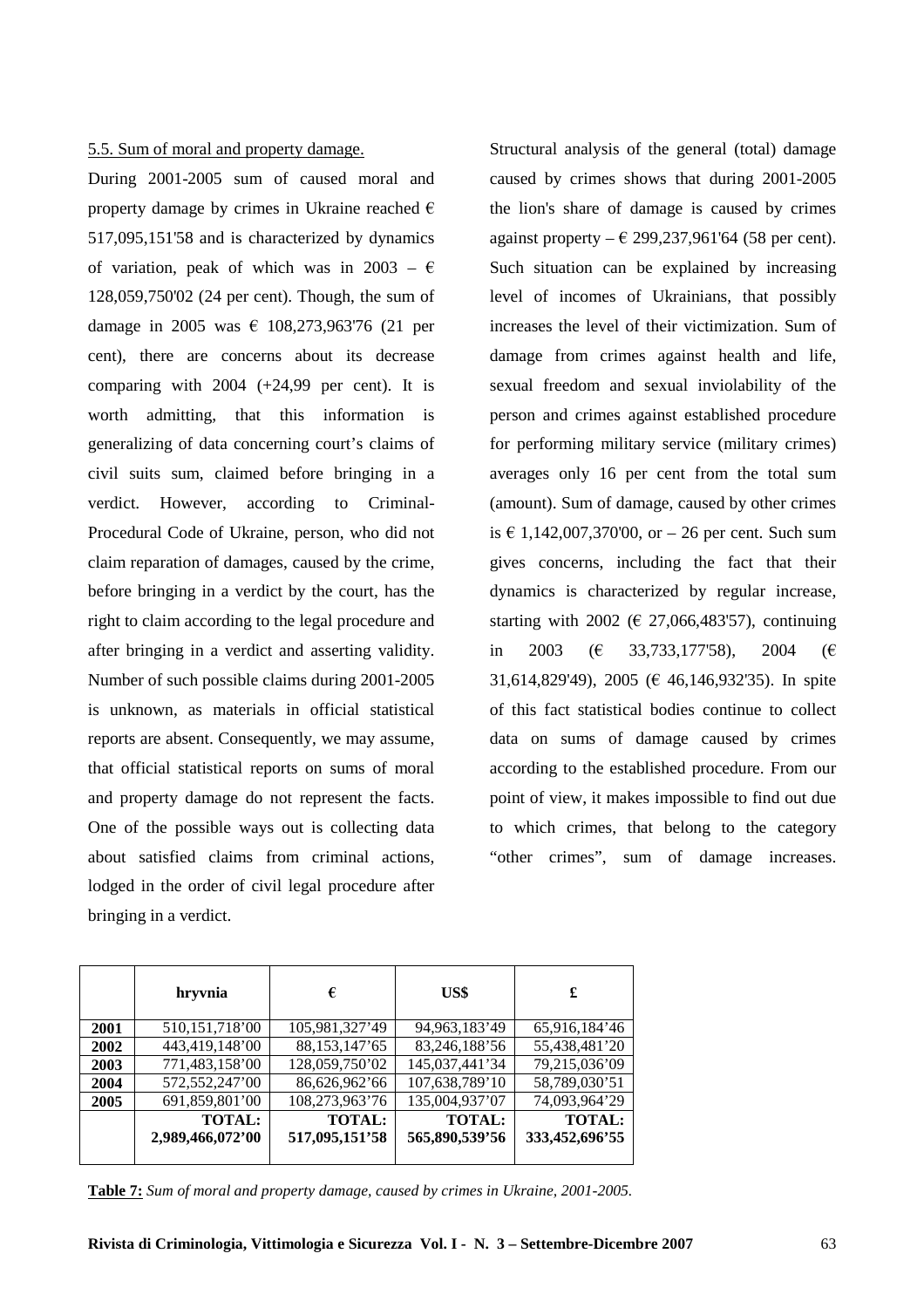## **6. Conclusions.**

Constant growth of number of crime victims is observed (though in 2005 their number was less than in 2001 and 2004, it is possible to explain by falling of the general crime level after 2004). The most part among of crime victims is occupied by males (on all groups of crimes on which the statistical data are generalized). On criterion of age the most part is given to full age persons (on all groups of crimes on which the statistical data are generalized, however if to reject the quantitative data on the qualitative data under age victims are leaders). Comparison of number of victims among physical and juridical persons shows constant increase in number of victims among physical persons and reduction among juridical persons. Also it is connected, first of all, with crimes against the property, committed against persons of these two groups. Beside of this, crimes against property are crimes which сause the biggest damage (from all analysed groups of crimes).

Besides the author has understood for itself one more problem: the methodics, on which the data on victims are gathering in Ukraine, is imperfect, the data on them, as a rule, are very much generalized, in difference about the data on the committed crimes and criminals. In our opinion, the statistics of victims of crimes should correspond, at least, to statistics of crimes and criminals, that will allow to do deeper analysis of victims of crimes.

## **References.**

### Edited materials.

• "Analysis of operation of courts of the general jurisdiction in 2000 according to judicial statistics", *Visnyk Verkhovnogo Sudu Ukrainy*, 4 (26), 2001, pp. 20-29 (in Ukrainian).

• "Analysis of operation of courts of the general jurisdiction in 2001 according to judicial statistics", *Visnyk Verkhovnogo Sudu Ukrainy*, 4 (32), 2002, pp. 15-25 (in Ukrainian).

• "Analysis of operation of courts of the general jurisdiction in 2002 according to judicial statistics", *Visnyk Verkhovnogo Sudu Ukrainy*, 3 (37), 2003, pp. 40-55 (in Ukrainian).

• "Analysis of operation of courts of the general jurisdiction during the first six months in 2003 according to judicial statistics", *Visnyk Verkhovnogo Sudu Ukrainy*, 5 (39), 2003, pp. 23- 38 (in Ukrainian).

• "Analysis of operation of courts of the general jurisdiction in 2003 according to judicial statistics", *Visnyk Verkhovnogo Sudu Ukrainy*, 5 (45), 2004, pp. 23-39 (in Ukrainian).

• "Analysis of operation of courts of the general jurisdiction in 2004 according to judicial statistics", *Visnyk Verkhovnogo Sudu Ukrainy*, 5 (57), 2005, pp. 23-34 (in Ukrainian).

• "Analysis of operation of courts of the general jurisdiction in 2005 according to judicial statistics", *Visnyk Verkhovnogo Sudu Ukrainy*, 6 (70), 2006, pp. 33-47 (in Ukrainian).

• "Consideration by courts of cases about the crimes committed by organized groups (on materials of the statistical analysis)", *Visnyk Verkhovnogo Sudu Ukrainy*, 1 (41), 2004, pp. 29- 33 (in Ukrainian).

• "Consideration by courts of cases about the crimes in sphere of turnover of narcotic means in 2001-2002 (according to judicial statistics)", *Visnyk Verkhovnogo Sudu Ukrainy*, 6 (40), 2003, pp. 35-40 (in Ukrainian).

• "Consideration of cases of various categories by courts of the general jurisdiction during 1990- 2000", *Visnyk Verkhovnogo Sudu Ukrainy*, 1 (29), 2002, pp. 12-26 (in Ukrainian).

• *Criminal-Procedural Code of Ukraine. Scientific-practical comment*, FORUM, Kyiv, 2003, 938 p. (in Ukrainian).

• Dryomin V.N. "Criminality and its organized forms as social practice", in M.P.Orzikh and V.M.Dryomin eds., *Informational support of*